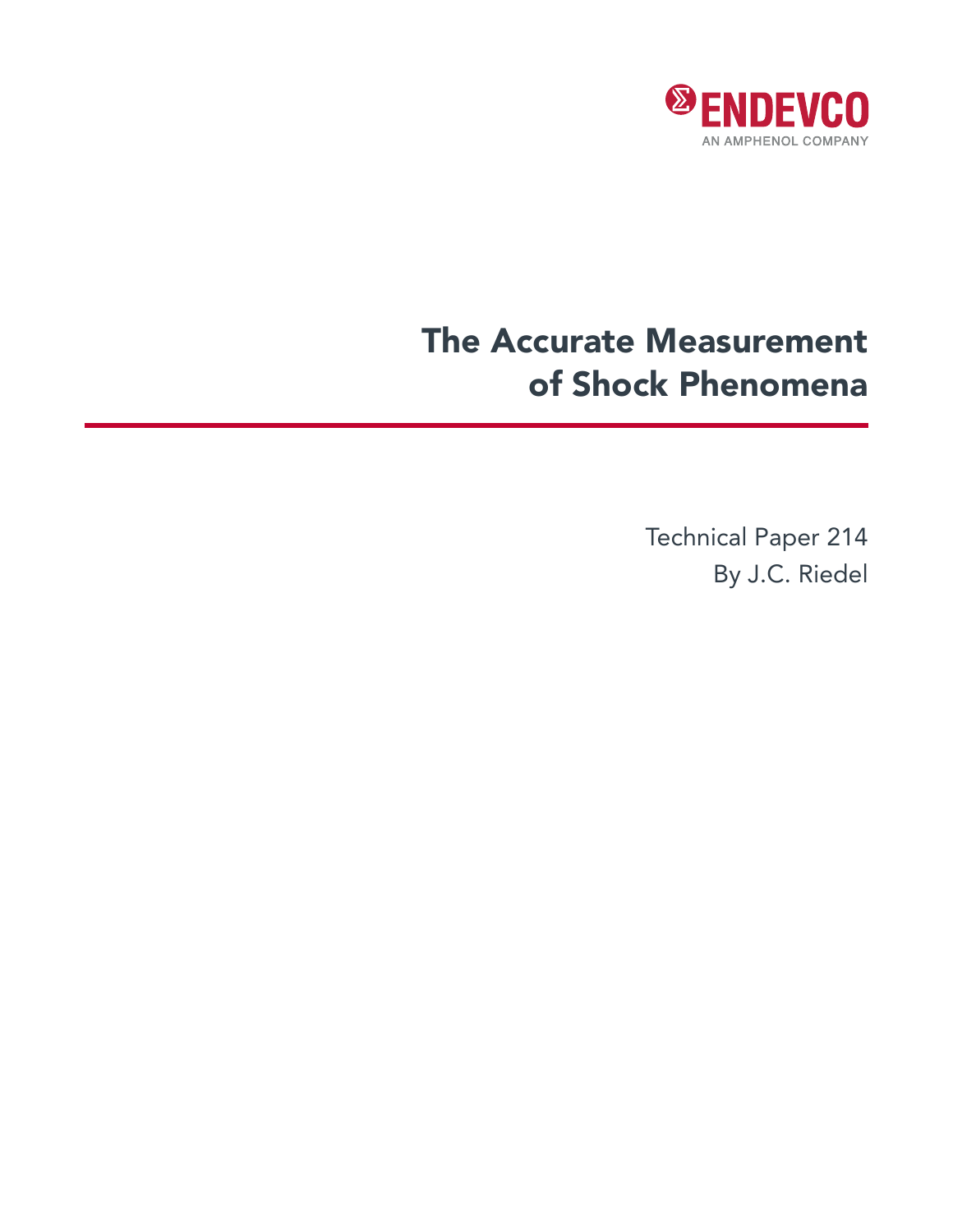## **T E C H N I C A L P A P E R 214**

**THE ACCURATE MEASUREMENT OF SHOCK PHENOMENA**

**By: J.C. Riedel, Endevco Corporation**

#### THE ACCURATE MEASUREMENT OF SHOCK PHENOMENA By J. C. Riedel, Endevco Corporation

The need to measure shock phenomena has become very important in recent years. In the past much shock information has been in the form of whether a piece of equipment will withstand specified shocks as produced by shock machines such as the "sand drop" or the Jan-S-44 machine. These "machines" are not necessarily repeatable and accurate; therefore, the information obtained using them was whether or not a malfunction was observed in the equipment being tested when it was subjected to the specified shock. This sort of shock testing was adequate when the equipment could be built with an adequate safety factor to make up for the inaccuracies of the testing system.

In the present flight and missile field, size and weight have become very important factors so that large safety factors cannot be built into the systems. Therefore, accurate information is needed as to the nature of shock phenomena that are expected during the operation of the system.

The shocks which are encountered and are of interest can vary from less than one "g" to many thousands of "g" with durations of from a few microseconds to 100 milliseconds or more. This very wide dynamic range makes it very difficult to have a single measuring system that will cover the entire range. The transducer best suited to this requirement is the piezoelectric accelerometer because of its wide dynamic range and its high natural frequency.

In order to accurately measure the shock phenomenon, a transducer, amplification and signal conditioning system, and readout device must be used.

Each of these will modify the shock pulse somewhat, so that the information obtained at the readout device will have a certain amount of error introduced. In order to determine this error and keep it at a minimum, it is necessary to know the transfer functions of the various sections of the measuring system as well as the time versus amplitude history of the shock pulse being applied.

**Reprinted by Endevco Corporation** Presented at the Institute of Environmental Sciences Sheraton Hotel, Chicago, Illinois, April 11, 12 and 13, 1962

Page 1 of 10 Rev. 11/66

**ENDEVCO**

**TP 214**

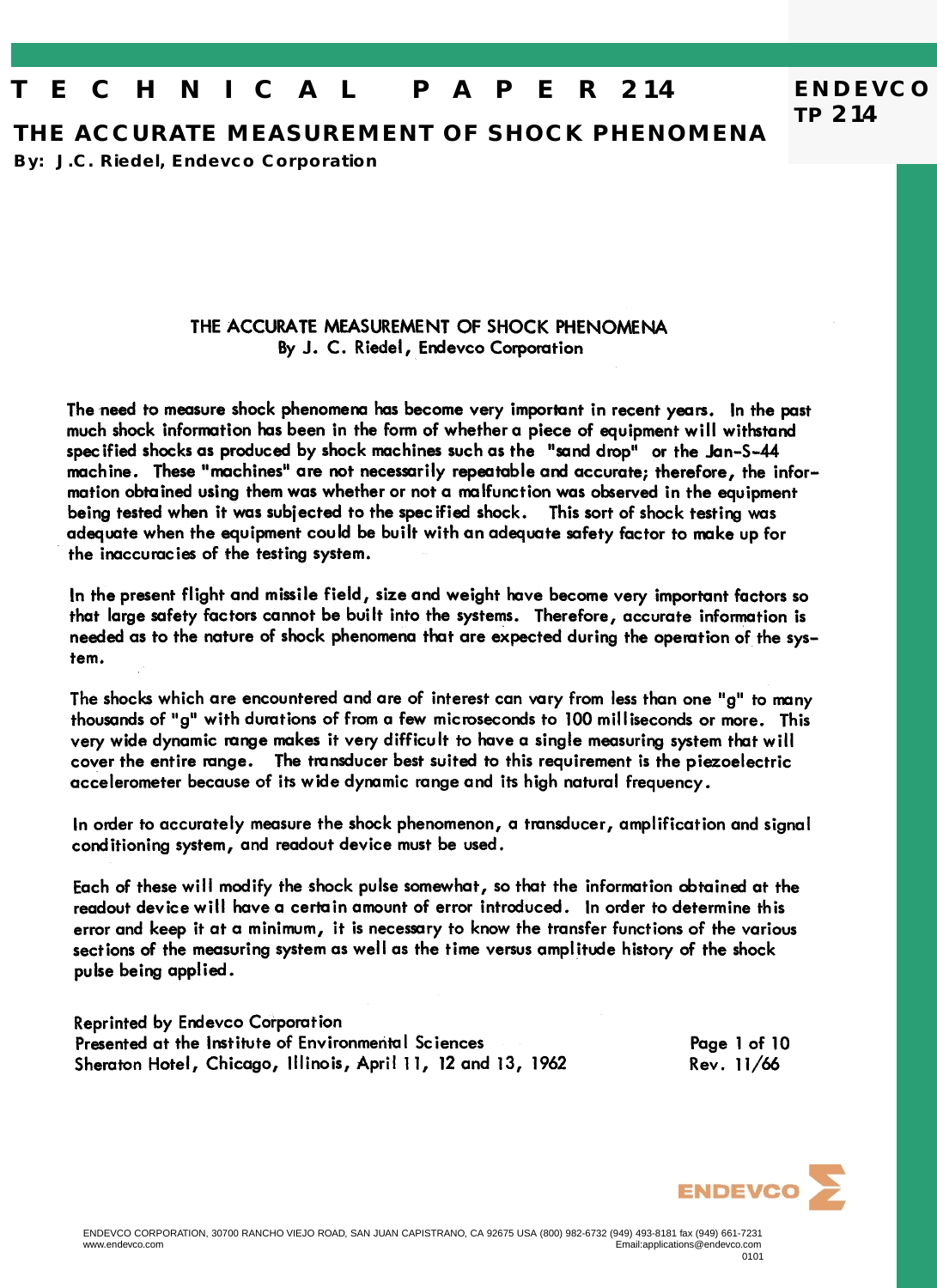Shock pulses can usually be approximated by one of the following three types: square pulse, half sine pulse, or sawtooth pulse. An equation can be written for each of these pulses that give their time-amplitude history.

The wave shape and equation of each of the fundamental types of shock pulses are shown in Figure 1.







ENDEVCO CORPORATION, 30700 RANCHO VIEJO ROAD, SAN JUAN CAPISTRANO, CA 92675 USA (800) 982-6732 (949) 493-8181 fax (949) 661-7231 www.endevco.com Email:applications@endevco.com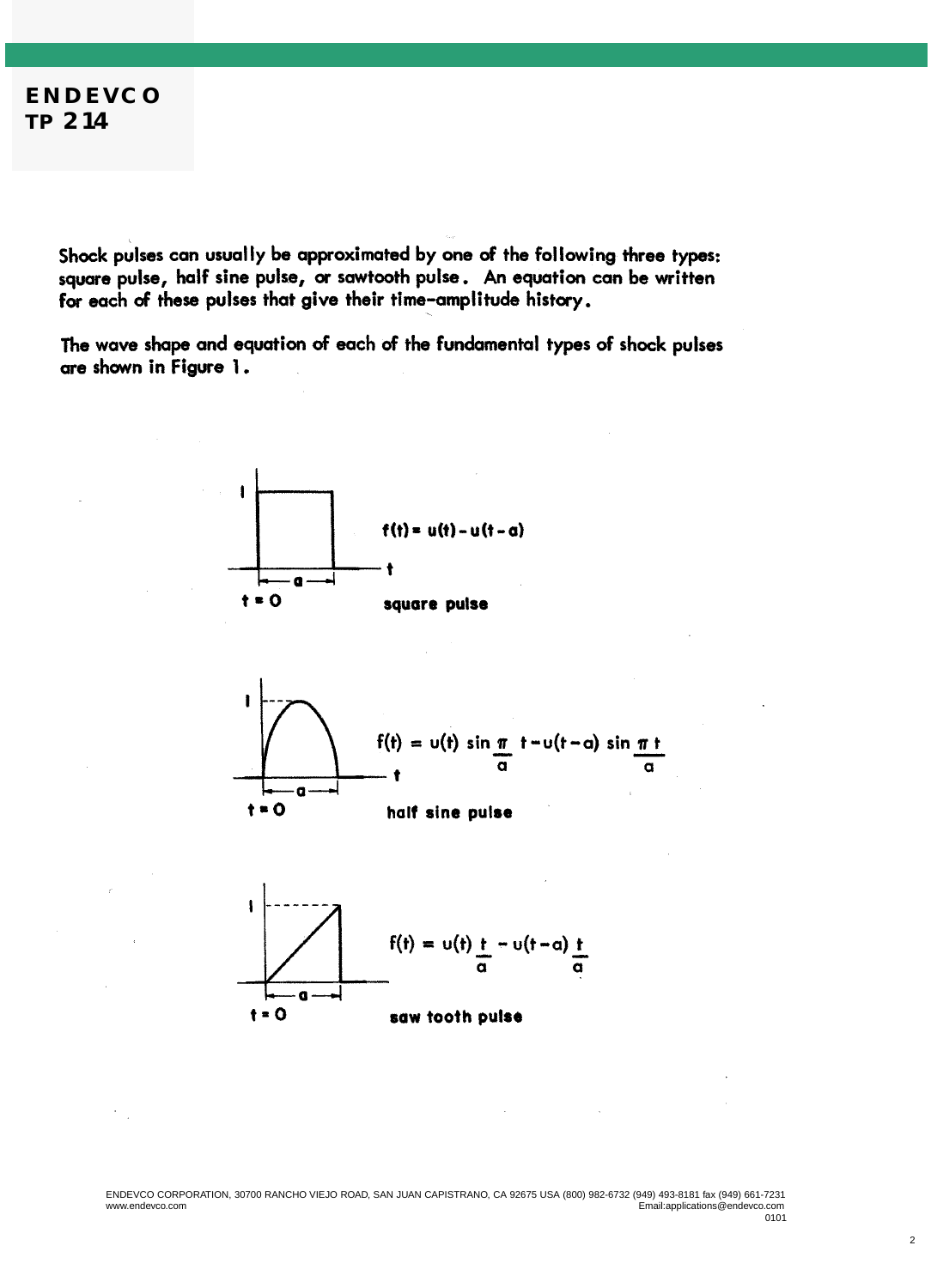To determine how these equations are modified by the measuring system, the transfer function of each section of the system must be known. If it is assumed that the error introduced by each section of the system is small, then the total error in the system will be the sum of the errors caused by each section.

An example of the calculation necessary to determine the error introduced in each section is given below.

Assume the shock pulse is a square wave with a pulse duration of "a" seconds. If the electrical analog of this pulse is passed through a section of the system which has a first order low frequency rolloff with a time constant of "T" seconds, then the calculation is as follows:

First make a Laplace Transformation of the equation of the shock pulse:

$$
F(s) = \frac{1}{s} (1 - e^{-as})
$$

Next multiply the function by the Laplace Transform of the transfer function of the section of the measuring system:

$$
F(s)' = \frac{1}{s} (1 - e^{-as}) \times \frac{s}{s+1}
$$

where: F(s)' is the Laplace Transform of the modified shock pulse.

Take the inverse transform and the equation in the time domain of the modified shock pulse is obtained:

$$
f(t)' = u(t) e^{-t/T} - u (t - \alpha) e^{-(t - \alpha)/T}
$$

Figure 2 shows how this modified pulse compares to the original pulse.



**FIGURE 2** 

ENDEVCO CORPORATION, 30700 RANCHO VIEJO ROAD, SAN JUAN CAPISTRANO, CA 92675 USA (800) 982-6732 (949) 493-8181 fax (949) 661-7231 Email:applications@endevco.com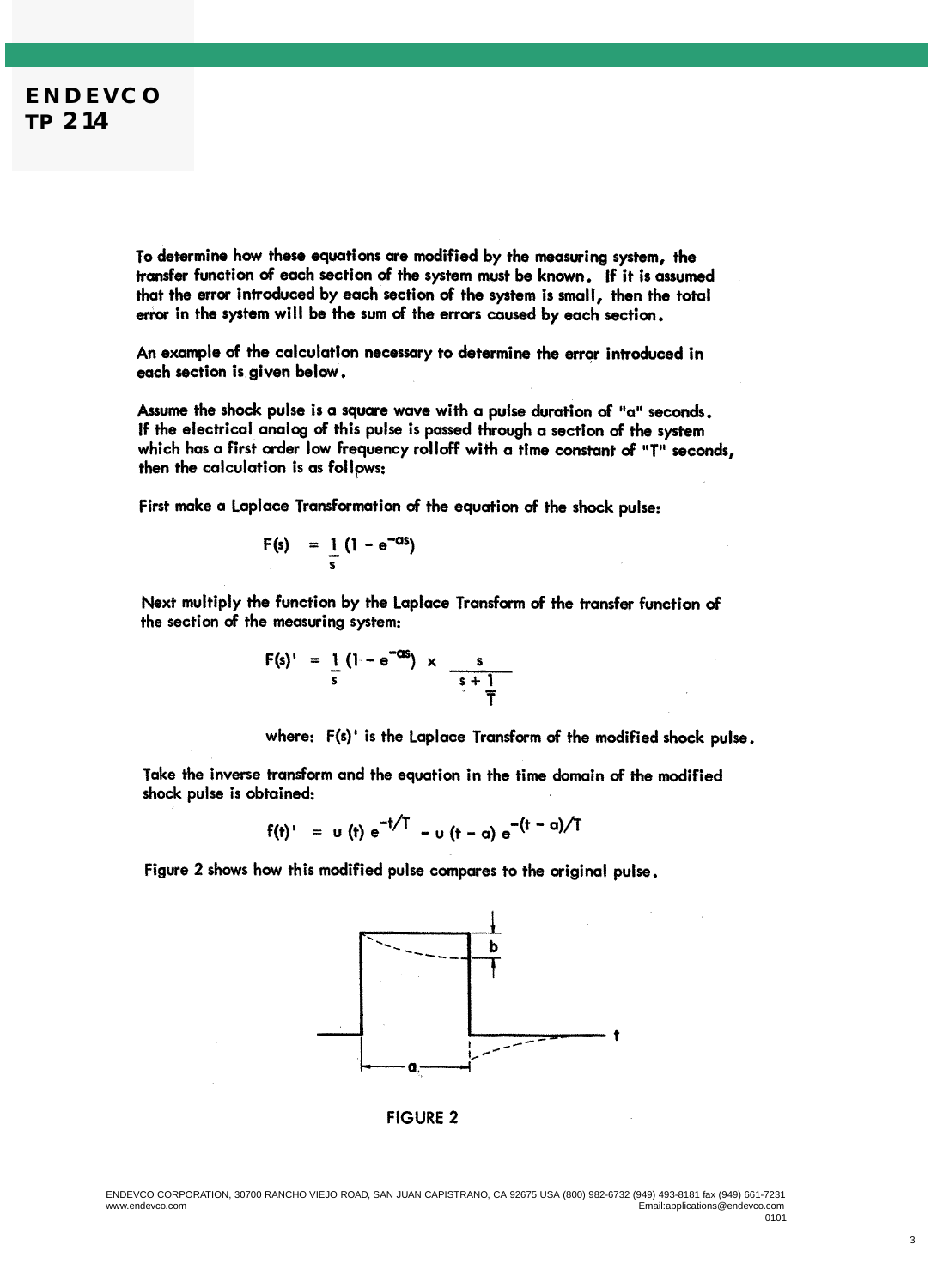The solid line is the original and the dotted line is the modified. As can be seen, the pulse does not hold flat during the entire pulse but decays at an exponential rate. The ratio of the distance "b" to the total height of the pulse is considered the error. From the equation it can be seen that the amount of error is a function of the ratio of  $\frac{1}{a}$ . The larger this ratio is, the less the error will be. For example, if the ratio is 20, there will be approximately 5% error; if the ratio is 50, there will be approximately 2% error.

The same method of calculation can be used on the other pulse shapes to determine the errors introduced in them. Figure 3 shows a tabulation of the various wave. the errors introduced in mem. Figure 3 shows a rapulation or<br>shapes with the errors introduced due to different ratios of  $\frac{1}{\alpha}$ .



4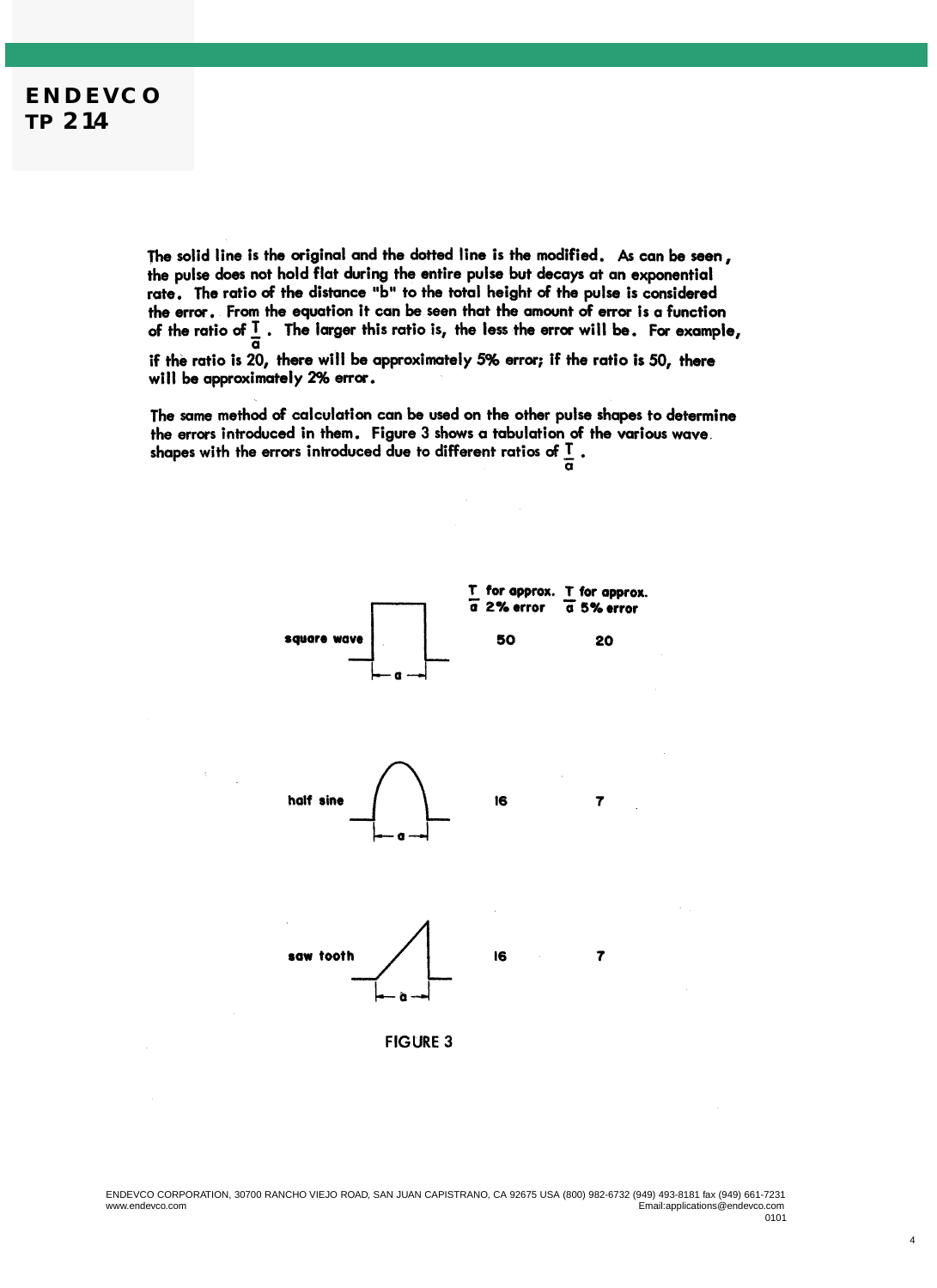The square shock pulse requires the widest dynamic range from the measuring system. This can be seen in Figure 3 by noting the  $\frac{1}{a}$  ratios required for the various pulses.

Therefore, if the error calculations are made assuming a square shock pulse, then the error introduced in any shock pulse will never be greater than the calculated value.

The calculations shown were for a first order low frequency transfer function. Similar calculations can be made for higher order transfer functions and for high frequency transfer functions.

The Laplace Transforms of the commonly found first and second order transfer functions are given below:

First Order Low Frequency:

$$
G(s) = \frac{s}{s + \frac{1}{T}}
$$

where: T low frequency time constant  $\equiv$ 

Second Order Low Frequency:

$$
G(s) = \frac{s^2}{s^2 + 2hw_0s + w_0^2}
$$

where:  $w_{o}$ low frequency cutoff frequency

> h = low frequency damping factor

First Order High Frequency:

$$
G(s) = \frac{1}{s + \frac{1}{K}}
$$

where: K  $=$  high frequency time constant

Second Order High Frequency:

$$
G(s) = \frac{G_0^2}{s^2 + 2k\omega_0 s + \omega_0^2}
$$

where:  $\sigma$ <sub>o</sub> = high frequency cutoff frequency

> k high frequency damping factor  $=$

5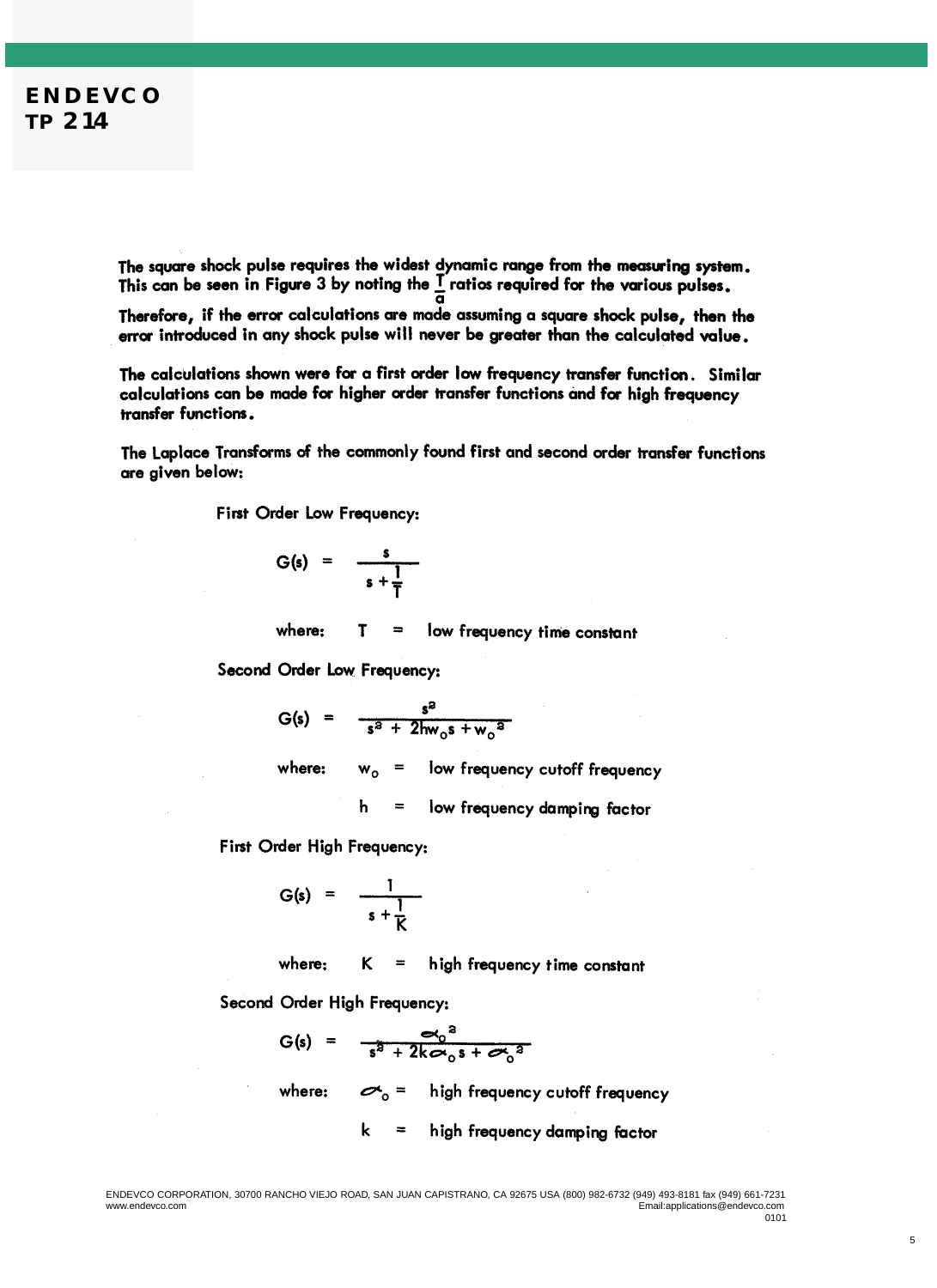The second order low frequency transfer function will distort the square pulse in about the same manner as the first order function as long as the cutoff frequency is considerably lower than the lowest frequency component in the pulse. A low frequency damped oscillation will occur after the end of the pulse if the damping factor is less than one. The duration and amplitude of this oscillation will depend on the value of the damping factor.

The high frequency transfer functions have the effect of slowing down the rise time of the shock pulse. If the transfer function is second order, a high frequency ringing at approximately the high frequency cutoff frequency will be superimposed upon the shock pulse. The amplitude and duration of this ringing is dependent on the value of the damping factor. Figure 4a shows the effect of a first order transfer function on a square pulse and Figure 4b shows the effect of a second order transfer function on a square wave pulse.



#### **FIGURE 4b**

The mathematics involved to make the calculations for higher order functions is extensive so that first order approximations should be made wherever possible.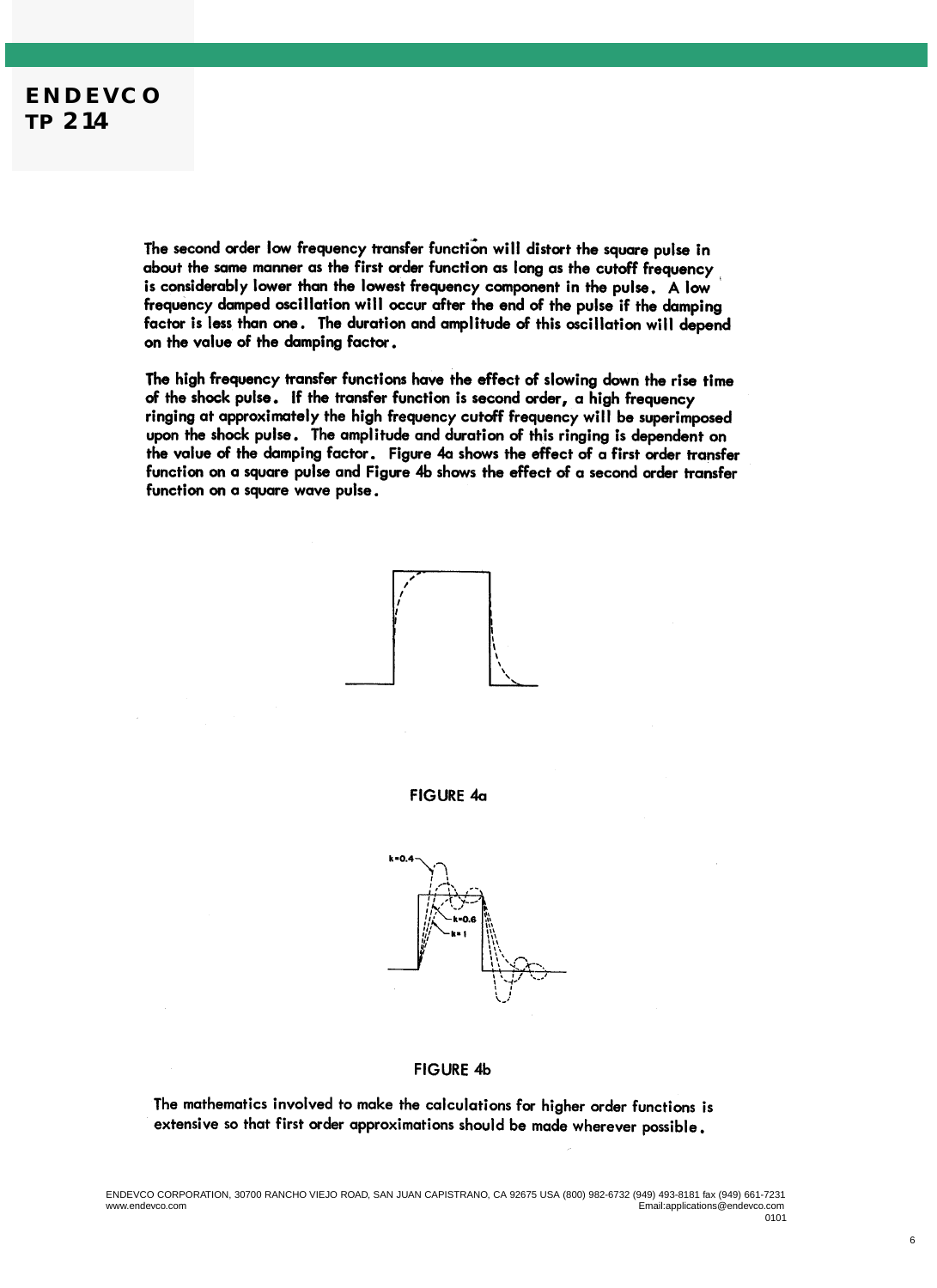A useful technique for empirically determining total measuring system error is the use of a simulated signal applied at the input. A square pulse is a good wave shape to use because it is easy to generate and also will show the greatest distortion of the measuring system output. The best way to apply this pulse is to insert a small resistor in series with the ground return of the accelerometer. When this is done, the accelerometer must be electrically isolated by the use of an insulated stud. The signal is then applied across the resistor. Using this method of signal insertion, the whole system can be calibrated including the accelerometer, The only difference which might occur between the square pulse insertion and an actual square shock pulse would be the high frequency ringing which is superimposed on the pulse due to the excitation of the accelerometer resonant frequency.

The piezoelectric accelerometer has both a low and a high frequency transfer function which must be considered. The low frequency is a first order function which is determined by the total source capacity, which includes not only the transducer capacity, but all shunting cable and amplifier input capacity, and the input resistance of the voltage amplifier to which the accelerometer is attached. The high frequency function is determined by the resonant frequency of the transducer and is approximately a second order function with very little damping.

If the low frequency transfer function is not sufficient to meet the requirements of a given system, it can be changed by either choosing an amplifier with a higher input resistance or by adding capacity in parallel with the accelerometer. The adding of parallel capacity will increase the time constant but will also reduce the sensitivity of the system.

The accelerometer is virtually undamped. This provides good high frequency response and minimum phase shift in the region of interest. However, rapid rise times in the shock pulse may excite the accelerometer resonance which will cause a ringing to be superimposed on the basic pulse. With the half sine pulse, if the natural period of the accelerometer is made one fifth of the pulse duration, then the indicated peak will not be more than 10% higher than the actual peak. If less than 10% over shoot is necessary, an accelerometer with a higher resonant frequency must be used.

The amplifier is the next section of the system to be considered. It would be desirable to have a flat frequency response with zero phase shift from zero to over a hundred kilocycles in order that no error is introduced. The high frequency response can be achieved by proper amplifier design. In practice, if the high frequency transfer function of the amplifier is made at least twice the resonant frequency of the accelerometer, no appreciable error will be introduced by the amplifier. However, it is not practical or normally desirable to extend the response to D.C. for amplifiers which require the very high input resistance (1000 megohms) necessary for use with piezoelectric transducers because of the problems of size and zero drift. There is a compromise which must be reached between size requirements and low frequency response.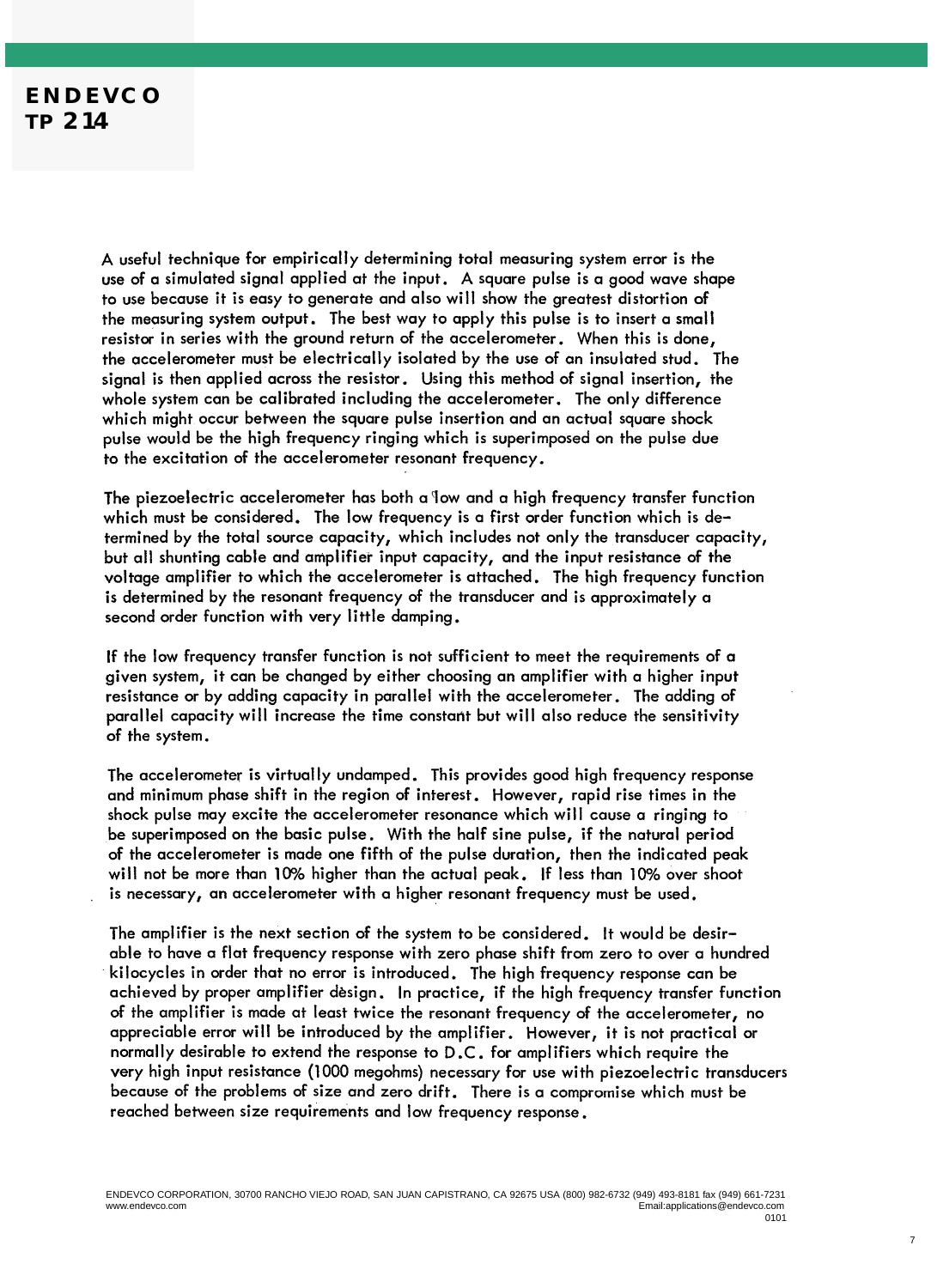In general, amplifiers of the type discussed are feedback type. Because of circuit requirements, feedback amplifiers usually have transfer functions which are of second order. Therefore, if calculations are to be made, as described earlier, to determine the error introduced, considerable mathematical effort will be required. To reduce the work, an approximate approach can be used by assuming the transfer function to be of first order with a time constant determined by the 3 db rolloff point. This approximation is quite good since feedback amplifier design requires that the damping factor of the second order function be quite high in order to insure stability under all operating conditions.

Another approach to the problem of minimizing the error is to use a so-called charge amplifier. The piezoelectric accelerometer is basically a charge generating device, that is to say, that at any instant in time, there is a charge across the crystal which is proportional to the acceleration. If this charge can be monitored directly instead of the voltage, then the low frequency transfer characteristics can be eliminated. This is a big advantage because the accelerometer low frequency characteristics are usually the limiting factor in accurately reproducing long shock pulses. The charge amplifier does this and therefore eliminates the transducer low frequency transfer characteristics. Another advantage which the charge amplifier has is that cable capacity does not attenuate the charge signal. This allows the use of long cables without loss of sensitivity.

The charge amplifier consists of a charge converter, which gives a voltage at its output which is proportional to the charge at the input, and a voltage amplifier to raise the voltage level for accurate readout. The voltage amplifier can be made a D.C. amplifier and therefore, the only low frequency transfer function in the whole system up to the readout, is in the charge converter. With the use of electrometer tubes, this transfer function can be made to have a time constant of 30 seconds or even longer if desired.

In many cases only certain frequencies within the shock spectrum are of interest. In this case filtering is introduced in the system to allow only the desired frequencies to pass. It is the purpose of a filter to pass certain frequencies and reject others. Even though the filter passes the desired frequencies without any attenuation, the phase relation of one frequency with respect to another may be changed thus causing an error in the composite wave shape. To eliminate this, the filter should be designed to have constant time delay within its pass band. In this way the phase relation between the frequency components is held and only a time shift of the composite wave shape will occur.

The final section of the system is the readout device. There are various types of devices depending on the type of readout desired. The most common types are: (1) Oscilloscope; (2) Galvanometer; and (3) Magnetic Tape. Another type of readout which is sometimes used is a single peak reading meter. This is used where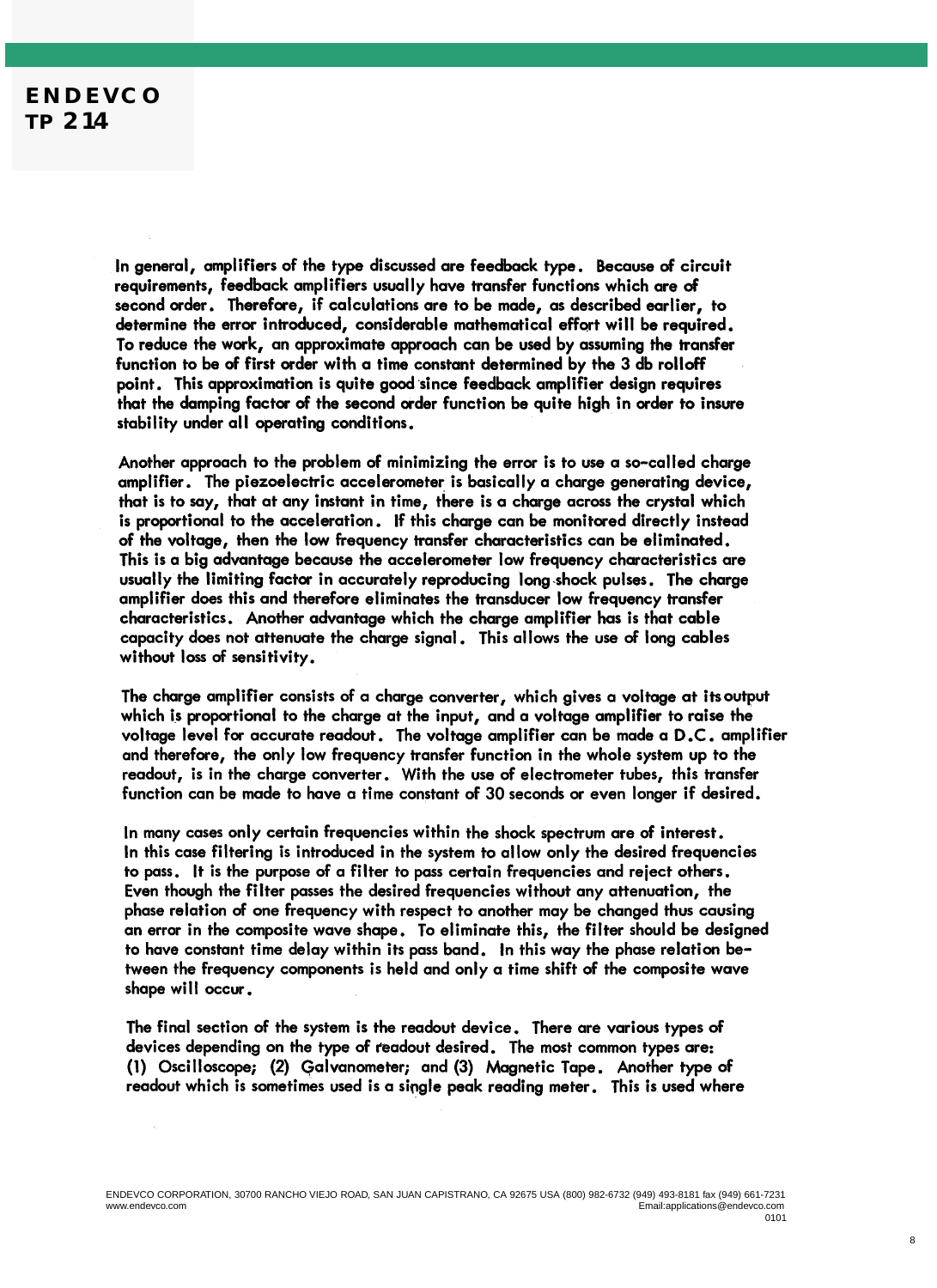only the peak value of the shock pulse is of interest. The oscilloscope is probably the most versatile and easy to use. A good quality scope has response from D.C. to over a megacycle so that it will not introduce any errors. It is possible to calibrate the scope directly in "g's" and seconds so that the duration and amplitude of the shock pulse is easily determined. Cameras are also available to photograph the shock pulse for permanent record.

The galvanometer is also a useful readout device. It will make a permanent record on photographic paper of the shock phenomenon. The use of a recording oscillograph with galvanometers has one big advantage; it allows the simultaneous recording of many different points. In this way, it is possible to determine the effects of a shock at various points on a missile or other device. The galvanometer has one other feature; it is a low pass filter. This can be an advantage or a disadvantage depending on what is required at the readout. Unfortunately, the present art of galvanometer desian limits the high pass frequency to about 5000 cps. This somewhat limits their use for short duration shocks. The phase characteristic of galvanometers is such that it approximates a constant time delay so that very little phase error is introduced. A disadvantage of the galvanometer is that power is required to drive it and therefore additional power amplification is needed in the amplifier section. This additional power amplification must have frequency response to D.C. to make it compatable with the rest of the system.

Magnetic tape recording is most useful where the shock information is to be fed into a computer for data reduction. In general, the shock information is processed before recording to put it in the form which the magnetic tape and computer can accept. When this is done, the high frequency response is limited in some cases.

If the shock measuring system is to be airborne such as in a missile instrumentation, there is one link in the system which has not been discussed, that is the telemetering link. Normally this would include a voltage controlled oscillator and a telemetering transmitter. The center frequency of the V.C.O. must be chosen sufficiently high so that distortion of the shock pulse does not occur due to the high frequency rolloff of the telemetering system.

#### **SUMMARY**

To summarize, each component of the measuring system will in some degree distort the shock pulse being measured. The transducer, in general, is the limiting part of the system. The piezoelectric accelerometer is many times better than other types of transducers which are presently available because of its wide dynamic range and high resonant frequency, and is often better than electronic systems chosen without due care.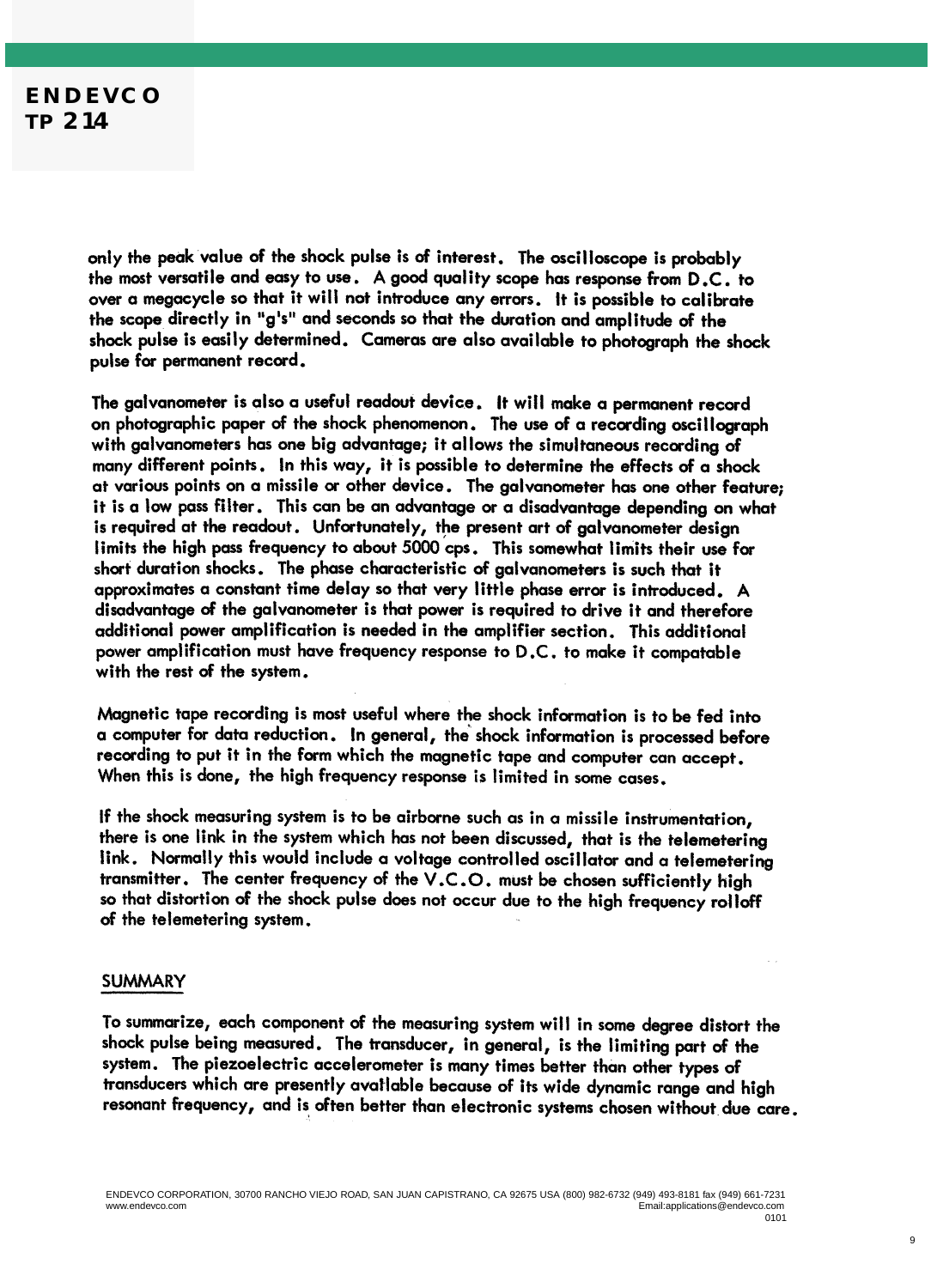A voltage amplifier should be chosen to have fiigh input resistance and sufficiently wide frequency response so that the error introduced is held to a minimum. A charge amplifier is ideal for shock measurement because it eliminates the low frequency transfer function caused by the transducer capacity and amplifier input resistance. If a filter is used, it should be of the constant time delay type so that phase distortion is not introduced.

Finally the readout device should be chosen to give the desired type of readout.

To determine the total error which will be introduced by the system a calculation can be made to determine the error caused by each section of the system and then adding all of the errors together to get the total.

Due to the complexity of working with second order transfer functions, wherever possible an approximation should be made using a first order function.

Figure 5 shows a block diagram of a shock measuring system which incorporates all of the sections discussed.



#### **FIGURE 5**

It is felt that this type of shock measuring system will give the industry a device which will be very useful in the accurate measurement of shock phenomena.

**January 8, 1962** 

 $J.C.R.$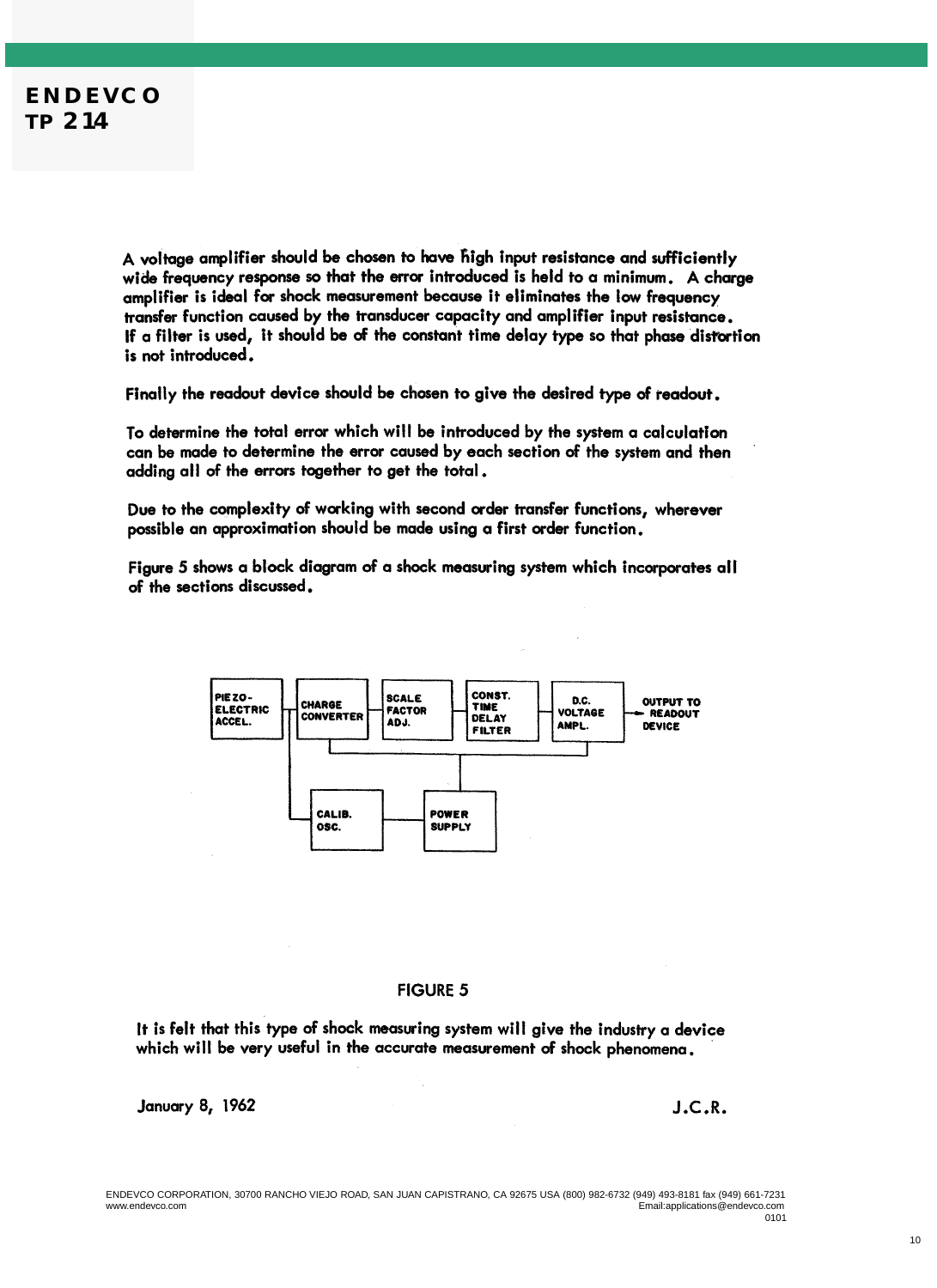#### **REFERENCES**

- Vigness, Irwin, "Shock Motions and Their Measurement, " Experimental 1. Mechanics, September 1961.
- S. Levy and W.D. Kroll, "Response of Accelerometer to Transient  $2.$ Accelerators," Journal of Research of the National Bureau of Standards, Vol. 45, No. 4, October 1950. Research Paper 2138.
- 3. Endevco Tech Data No. 514